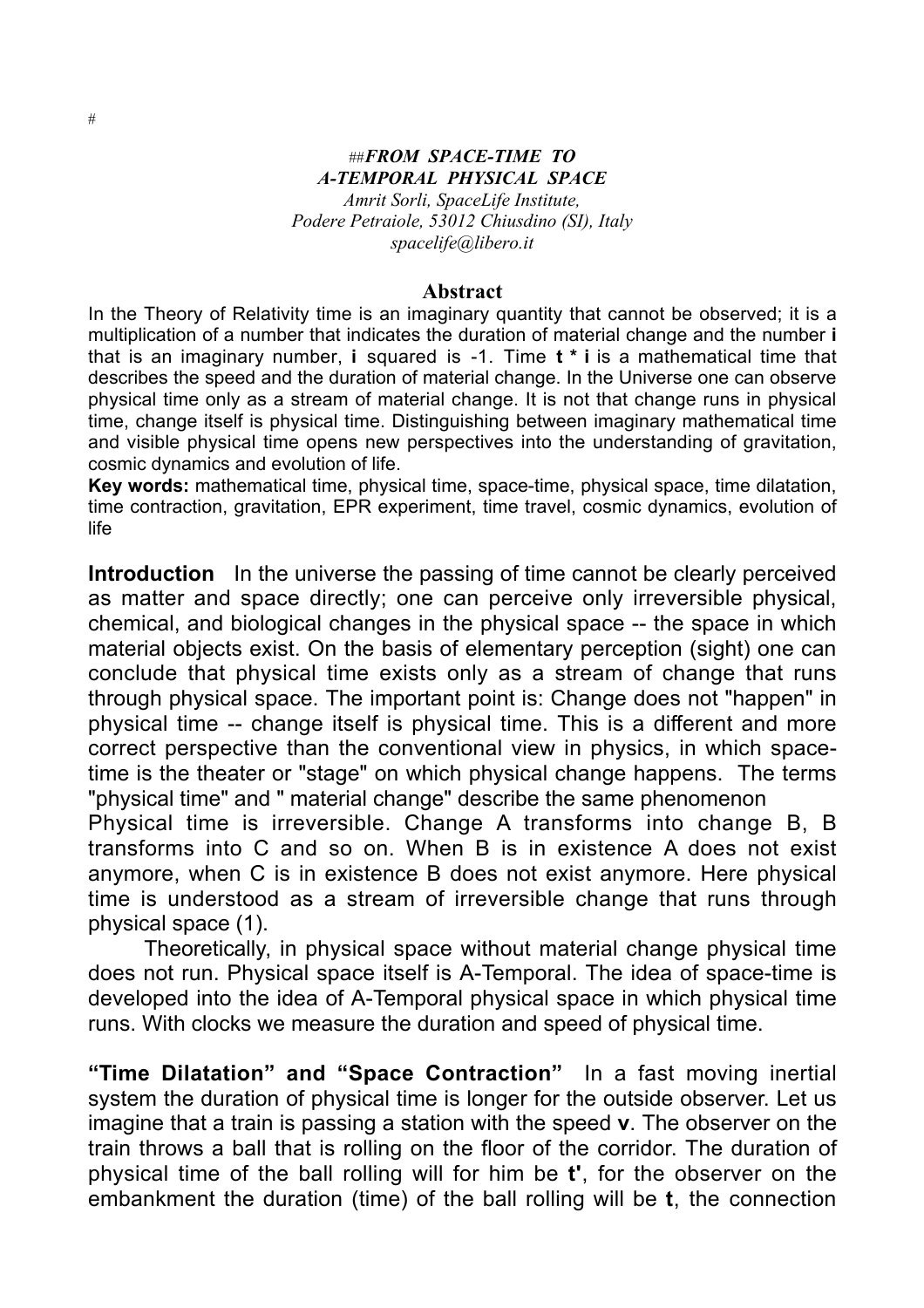between the two durations is:

$$
t' = t^{\sqrt{1-\frac{v^2}{c^2}}}
$$

For the observer on the embankment the clocks on the train run slower than the clocks on the embankment because the speed of physical time is slower on the train than on the embankment. This would be the exact meaning of "time dilatation": the speed of physical time in a faster inertial system is slower than the speed of physical time in a slower inertial system. That's why the twin-brother who travels in the fast spaceship is getting older more slowly than his brother who has remained on the earth. Coming back to the earth he will be younger than his brother.

There is no experimental evidence for the interpretation that in a faster inertial system there is dilatation of time as a fourth coordinate of space-time and that the coordinate of the space in the direction of travelling is contracting. Experiment proves only that the speed of physical time is slower. According to this understanding "space contraction" in a faster inertial system should not exist. The golf stick lying on the floor of the corridor in the direction of the train moving will have the same length for the observer on the train as for the observer on the embankment.

The duration of physical time also gets slower with increasing gravitational force. Clocks run slower with increasing gravitational force. The duration of physical time far away from the mass is related to the duration of physical time near the mass by the formula:

$$
T = \frac{T_0}{\sqrt{1 - \frac{2GM}{Rc^2}}}
$$

where T is the duration of physical time measured by a clock far away from the mass. By sending the twin-brother for a few years on Saturn he would come back younger than his twin-brother who has remained on the earth.

**Density Of Physical Space And Gravitation** In his article "Chief Notions and Methods of the Theory of Relativity Presented in its Development" that is kept in the Morgan Library in New York, Einstein says that the general theory of relativity cannot be imagined without gravitational ether which is nonhomogeneous, and its state has no autonomous existence but depends on the field generating matter. Since in the new theory, metric facts can no longer be separated from true physical facts, the concept of space and ether merge together (2).

Merging of A-Temporal physical space and gravitational ether introduces "non-homogeneous density of physical space" that corresponds to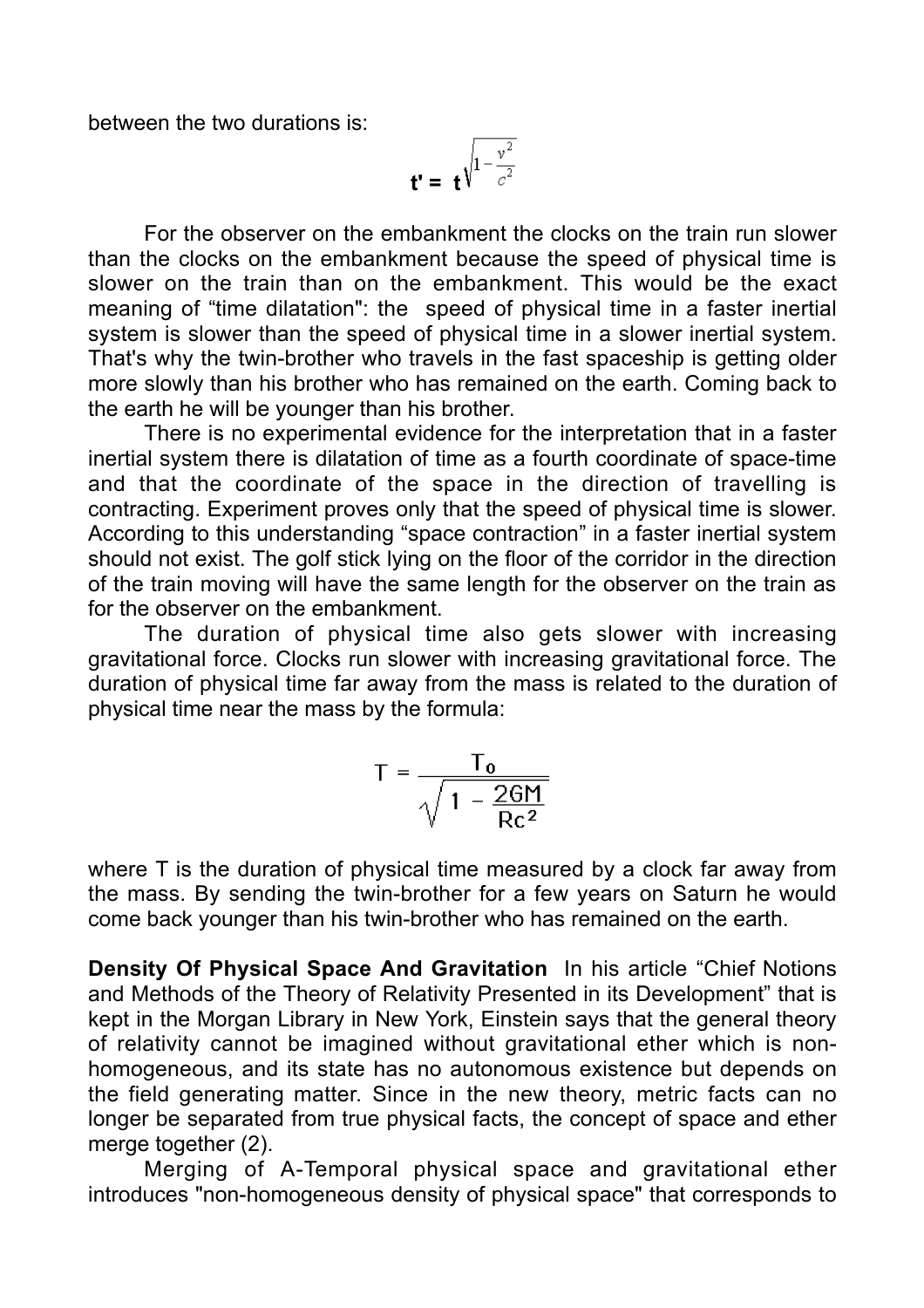the density of matter. The denser the matter, the denser the physical space. In the General Theory Of Relativity curvature of space is a mathematical description for density of physical space. The "areas" of higher density attract each other.

Gravitational force is A-Temporal in the sense that no physical time (material change) is needed for its acting. For example the physical time taken for light to reach from the sun to the earth has a duration of around 8 minutes. Gravitational force is carried directly by the density of physical space that is around the sun and around the earth. It is not that a particle or a wave is carrying gravitational force as is the case with light. Gravitational force has no physical time and no speed, it acts immediately.



**Existence of hypothetical gravitational waves** By throwing a stone in the water waves will spread through the water. By throwing a stone (supernova explosion) in the physical space only the density of space around the stone increases, but no waves of physical space are created. Hypothetical gravitational wave is here understood as a big increase of density of physical space that travels through the space. Change of density of space is directly related with change of amount of matter in a given volume of physical space. Matter that is thrown out by the explosion causes only an increase in the density of physical space around it. It is not that wave of high density can travel through the physical space without matter.

It seems that the properties of physical space are too different from the properties of water, they cannot be compared. One cannot suspect that physical space is "waving" as water does. According to understanding of gravitation here gravitational waves do not exist.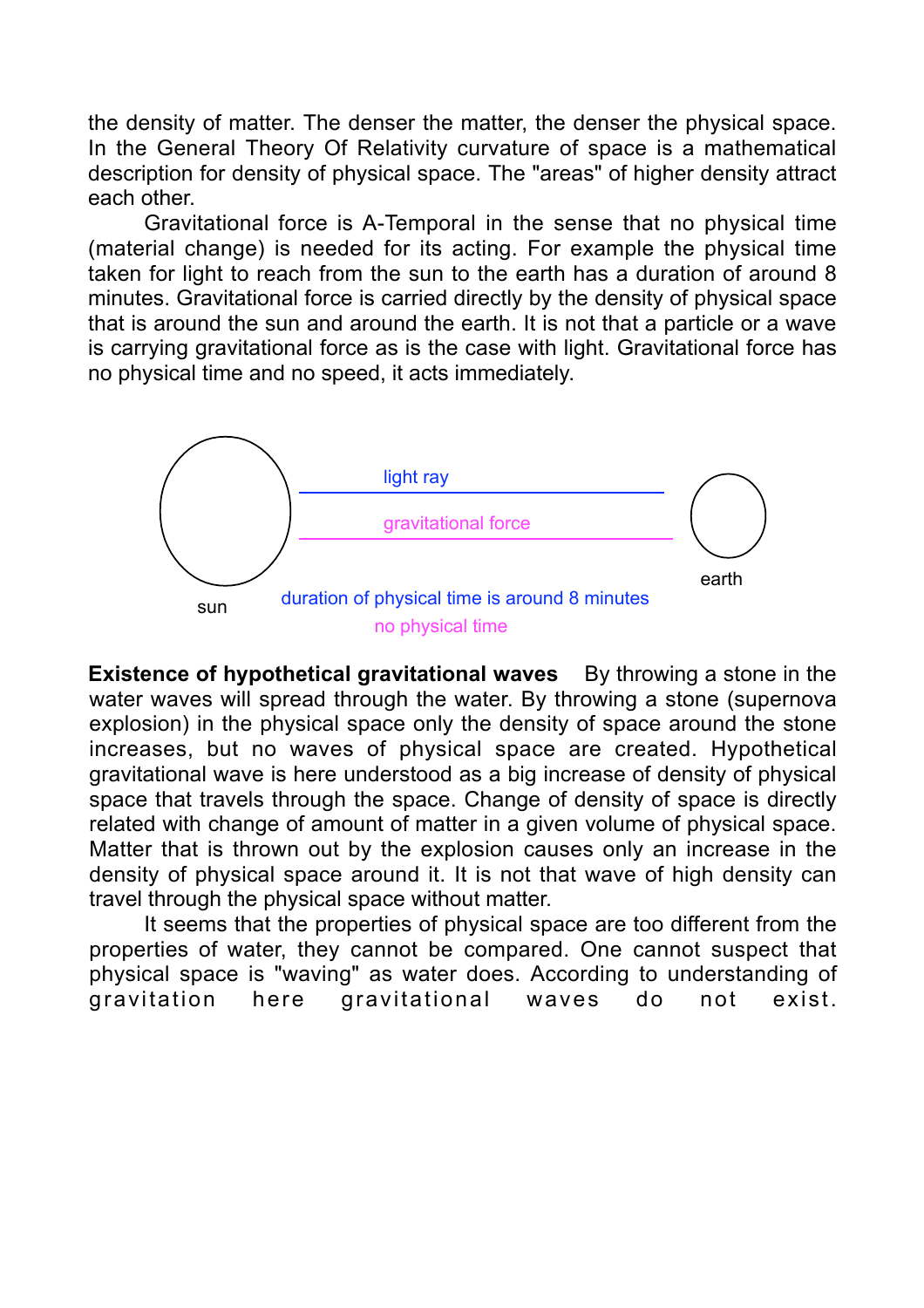

Gravitational waves coming from the explosion of a supernova have not been detected yet. Loinger considers that gravitational waves are only fictitious entities generated by purely formal approaches (3).

**EPR Experiment** This new understanding of time and gravitation brings new light to the experiment of Einstein, Podolsky and Rosen (EPR). This experiment shows that the information between quantum A and quantum B which have been together and then sent into space in opposite directions travels between them instantly. One could predict that in the EPR experiment the information medium between two particles is physical space itself. For information to reach from particle A to particle B no physical time is needed (no travel of particle or wave). Like gravitational force, information between particle A and particle B is also instant and A-Temporal.



**Time Travel** Mathematical time is reversible and allows hypothetical time travel into the past (4). Physical time is irreversible, physical past does not exist, travel into the past is not possible. The contradiction that one could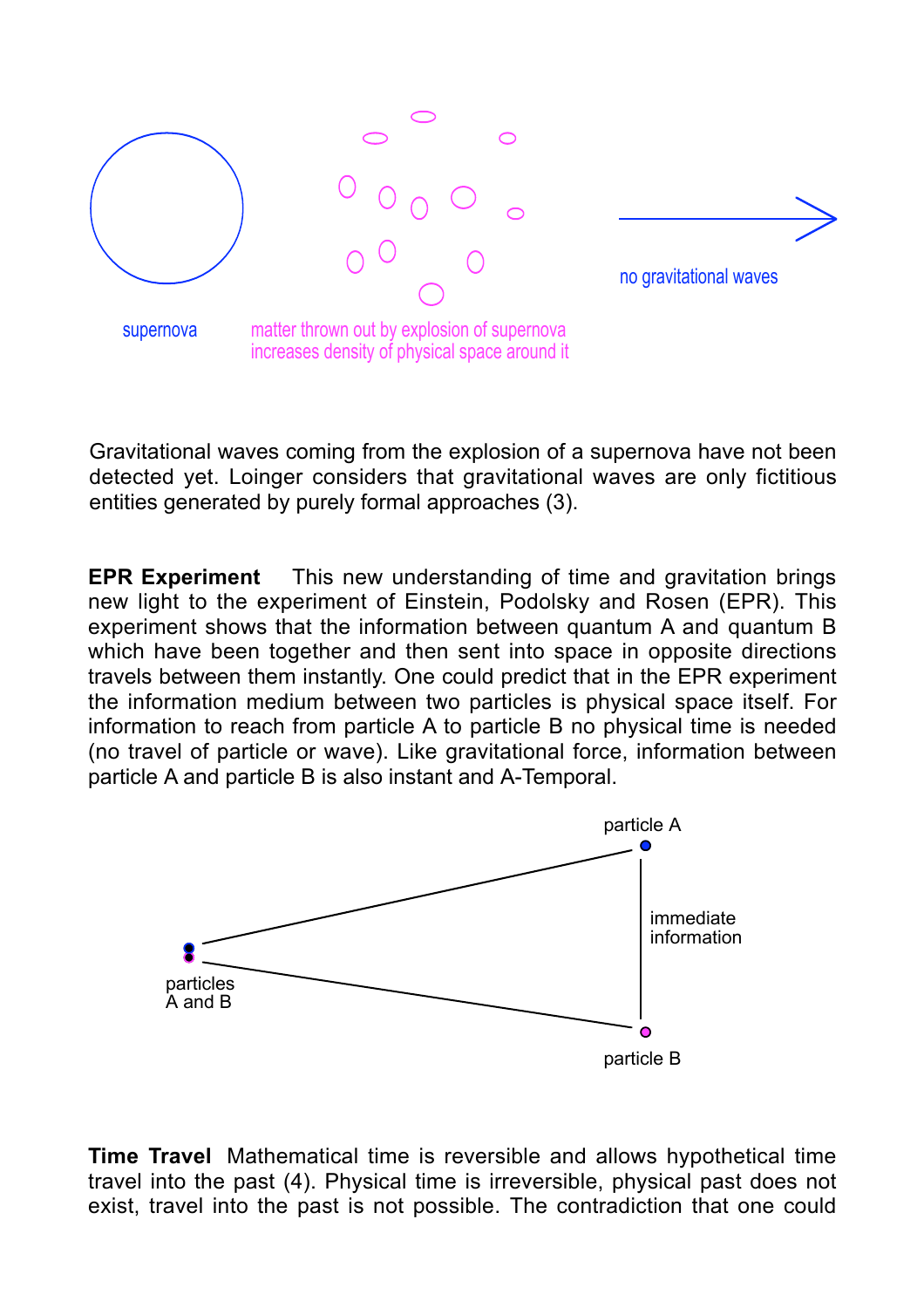travel into the past and kill one's grandmother is resolved. The past exists only in mathematical time through which one cannot travel with a spaceship.

**Einstein - Rosen Tunnels And Possible Solutions For Cosmic Dynamics** The original idea of the transportation of the energy of matter through kind of tunnels that connect black holes and white holes is from Einstein and Rosen. With the introduction of the density of physical space, the disappearance of matter into the centre of black holes has a new interpretation: in the centre of the black hole physical space is so dense that gravitational force disintegrates all atomic and subatomic particles into physical space itself. With the transformation of matter into space the density of cosmic space is increasing. This process increases the gravitational forces between galaxies. The speed of expansion of the universe is decreasing, at a certain point the expansion will stop and the universe will start to collapse into an enormous black hole that then explodes into a new big bang. Big bangs are cyclic.

Other possible dynamics between matter and physical space could be the following: astronomical observations show that the Active Galactic Nucleus (AGN) continuously emits fresh gases. Energy cannot be created or destroyed. Matter cannot simply appear in AGN out of nothing. The idea here is that in black holes the energy of matter transforms into the energy of physical space. This process keeps the density of physical space high in the centre of the galaxy (AGN) where the energy of space transforms back into the energy of matter. Here the AGN functions as a white hole.



## **ACTIVE GALAXY**

However, in both the models the Dynamic Equilibrium between matter and physical space is a basic universal law. The universe is a "perpetual" system with a permanent transformation of energy "matter - physical space matter - physical space". The Universe does not need energy to move with. It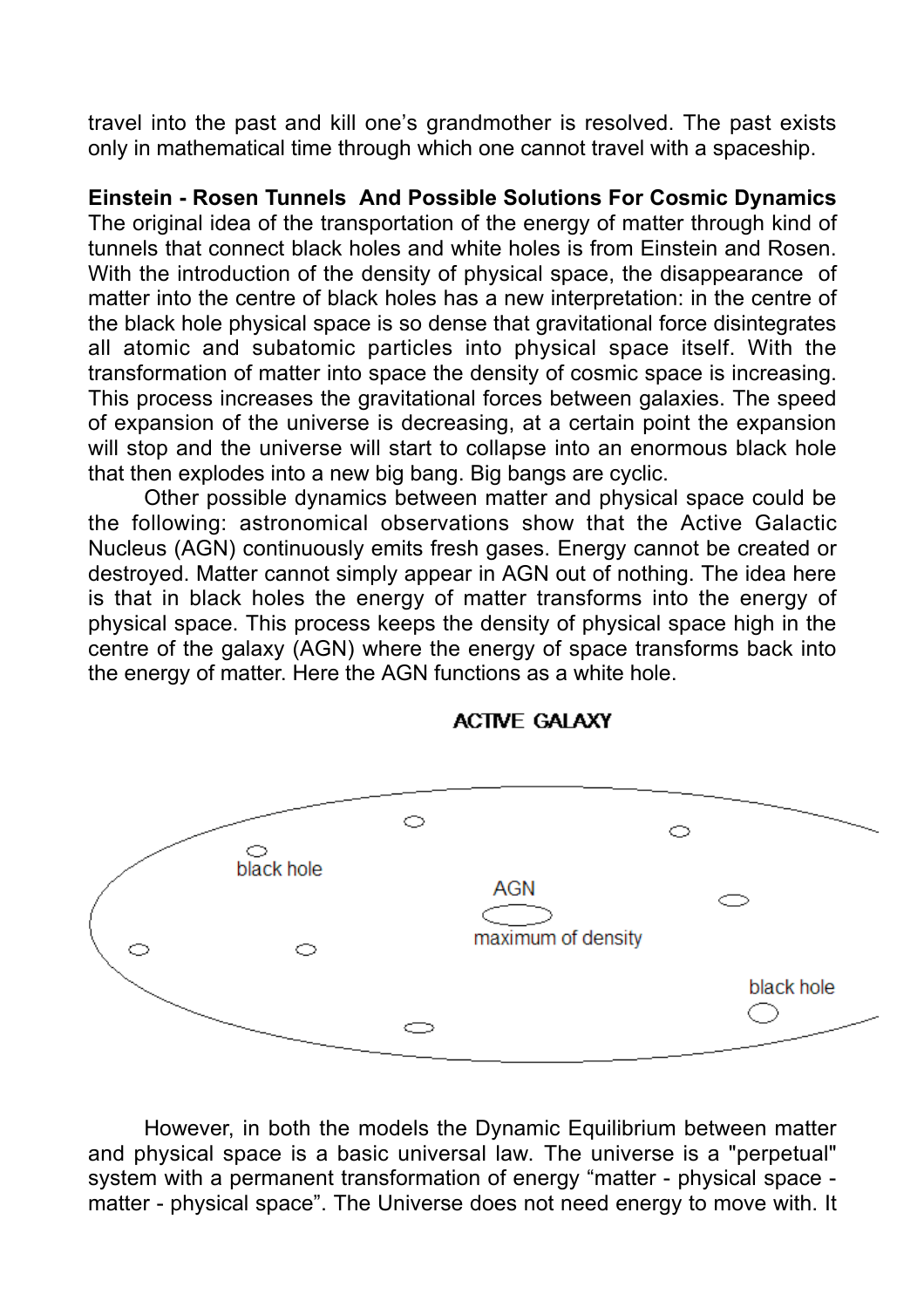cannot be compared to the machines created by man where "for some work to be done some energy is needed". The second law of thermodynamics cannot be applied to describe universal dynamics. It is valid only for machines. The total energy of the universe and of a single active galaxy sums to zero. An increase in the entropy of gas being produced in the big bang or in an AGN does not influence its total entropy.

Also for the movement of a stellar object, no energy is needed. For example, the force of attraction between physical spaces of the earth and moon is equal to the centripetal force, which pulls the moon from the earth [ F attraction (Fa) = F centripetal (Fc) ]. For the movement of the Moon around the earth, no energy is needed  $\lceil$  Fa - Fc = 0  $\rceil$ . By moving the stars and planets the universe does not get "tired".

Movement is an intrinsic property of the universe, physical time (material change) has no beginning and will have no end. There was no creation of the universe and there will be no end.

**A-Temporal Physical Space And Evolution Of Life** In the universe one can observe only entropy of matter, there is no experimental evidence for entropy of physical space. Physical space does not follow the second law of thermodynamics, it has no entropy.

Several experiments show that the functioning of living organisms is directly related to the gravitational force of physical space (5, 6).

Experiment with earthworms shows that the density of physical space around a living organism is higher than around the same dead organism. The weight of a living organism is bigger than the weight of the same dead organism (7).

Research done by Penrose and Hameroff suggest that the force of quantum gravity acting on the mass of neurones within the brain may be responsible for the emergence of consciousness. The process is fundamentally related to the influence of quantum gravity on microtubule networks within the neurones (8,9). Human consciousness is directly related to the physical space.

Physical space plays an active role in the functioning of living organisms and in the development of life as well. Matter has an intrinsic tendency to develop into life because it is contained in physical space that has no entropy. The evolution of life is a negentropic process that is growing towards non entropy state of physical space.

Basic organic molecules needed for the development of life have been discovered in the whole of observable physical space. The universal physical space is in the phase of chemical evolution (10). One can predict that on planets similar to ours chemical evolution has developed into biological evolution. Maybe we are not alone in this vast universe.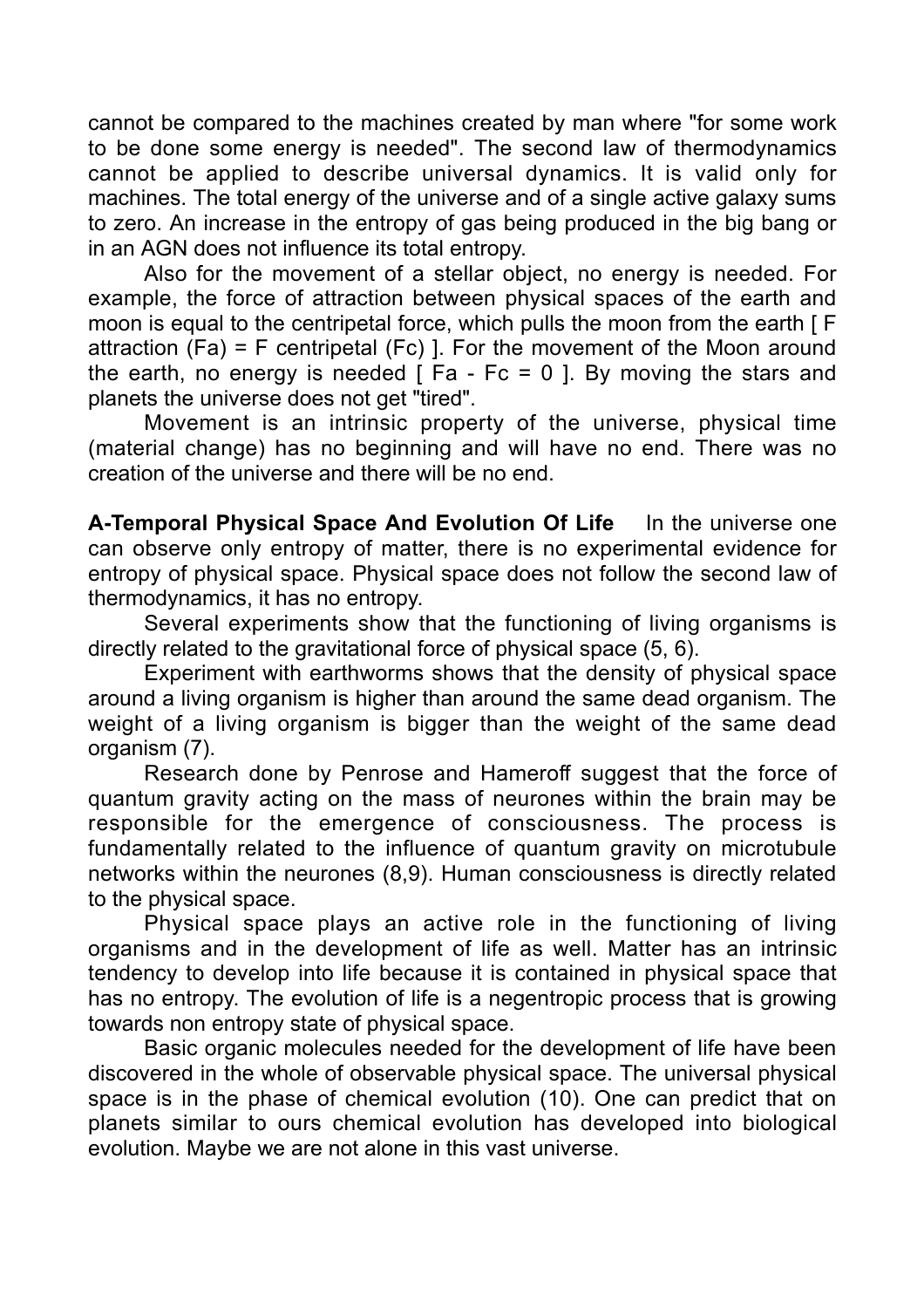|                          | stars | planets                     | chemical evolution  |                         |
|--------------------------|-------|-----------------------------|---------------------|-------------------------|
| <b>AGN</b><br>(Big Bang) |       |                             |                     | biological<br>evolution |
|                          |       | black holes<br>(Big Crunch) | conscious<br>beings |                         |

**Conclusions** The theater or "stage" of the universe is A-Temporal Physical Space. Gravitational force is carried directly by physical space. Matter and physical space are in a permanent dynamic equilibrium. The evolution of life and of human beings is a consistent part of cosmic dynamics.

## **Acknowledgements**

I thank Roger Gouin for the helpful discussion on the AGN

## **References**:

- 1. Sorli A. Sorli I. (2004) Mathematical Time And Physical Time In The Theory Of Relativity, EJTP, Vol 1, Num 4 http://www.ejtp.com/articles/ejtpv1i4p25
- 2. Sorli A. (2003). Gravitational Ether As The Origin Of the universe And Life. Physical Interpretations of Relativity Theory, Proceedings of International Scientific Meeting, Moscow, PIRT-2003, 282-286.
- 3. Loinger A. (2004). The gravitational waves are fictitious entities http://arxiv.org/ftp/astro-ph/papers/9810/9810137.pdf
- 4. Davies P. (2002). How To Build The Time Machine. Penguin
- 5. Krasnov IB.(1994). Institute of Biomedical Problems, Moscow, Russia. "Gravitational neuromorphology",

Advances in Space Biology and Medicine 4: 85-110.

6. US Army (1993). Madigan Army Medical Centre, Tacoma, Washington " Cerebral blood velocity and other cardiovascular responses to 2 days head down tilt. Journal of Applied Physiology. 74 (1): 319-25.

- 7. Sorli A. (2001). Additional Roundness of Space-Time and Unknown Vacuum Energies in Living Organisms. Frontier Perspectives, Vol 10, Num 2
- 8. Penrose R. (1994). 'Shadows of the Mind' (Oxford), 377-391.

9. Hameroff S. (1994). 'Quantum Coherence in Microtubules: A Neural Basis for Emergent Consciousness?' Journal of Consciousness Studies 1 (1), 91-118.